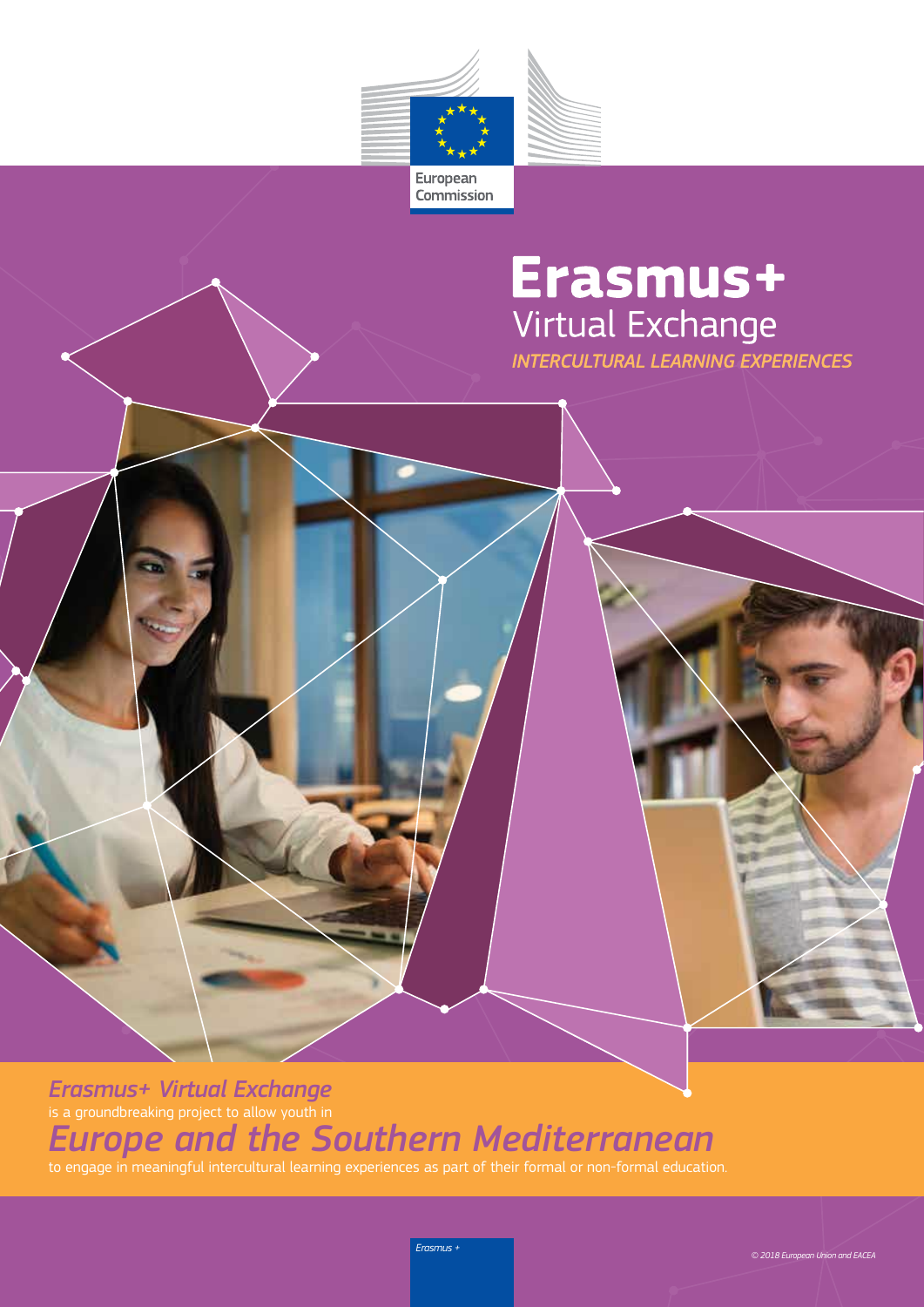

# What is Erasmus+ Virtual Exchange?

*Erasmus+ Virtual Exchange is a groundbreaking project enabling youth in Europe and the Southern Mediterranean to engage in meaningful intercultural experiences online, as part of their formal or non-formal education.*

Erasmus+ Virtual Exchange is part of the Erasmus+ programme, providing an accessible, ground-breaking way for young people to engage in intercultural learning. Working with Youth Organisations and Universities, the programme is open to any young person aged 18-30 residing in Europe and the Southern Mediterranean.

Through a range of activities, Erasmus+ Virtual Exchange aims to expand the reach and scope of the Erasmus+ programme through virtual exchanges, which are technology-enabled people-to-people dialogues sustained over a period of time.

This flagship programme is established under a contract with the Education, Audiovisual and Culture Executive Agency, financed by the European Union's budget, and it is implemented by a consortium composed of Search for Common Ground, Anna Lindh Foundation, UNIMED, and Sharing Perspectives Foundation, in association with Soliya, UNICollaboration, Kiron Open Higher Education, and Migration Matters.

## What does Erasmus+ Virtual Exchange offer?



#### ONLINE FACILITATED DIALOGUE

Opportunities for young people to connect together in safe online facilitated dialogue to discuss current issues that matter to them, develop a better understanding of each other, build meaningful relationships across borders and cultures, and practice important employability skills.



Professional development for youth workers and university educators to learn how to develop a Transnational Erasmus+ Virtual Exchange Project (TEP) in order to enrich and expand existing programmes.



Bringing young people from different backgrounds together to develop parliamentary debate skills with the support of a network of trained debate facilitators, fostering listening and understanding through advocacy training.



Access open online courses across cultural contexts and national boundaries to learn with peers from diverse backgrounds using bite-sized video lectures, supported by skill building activities and facilitated intercultural discussions.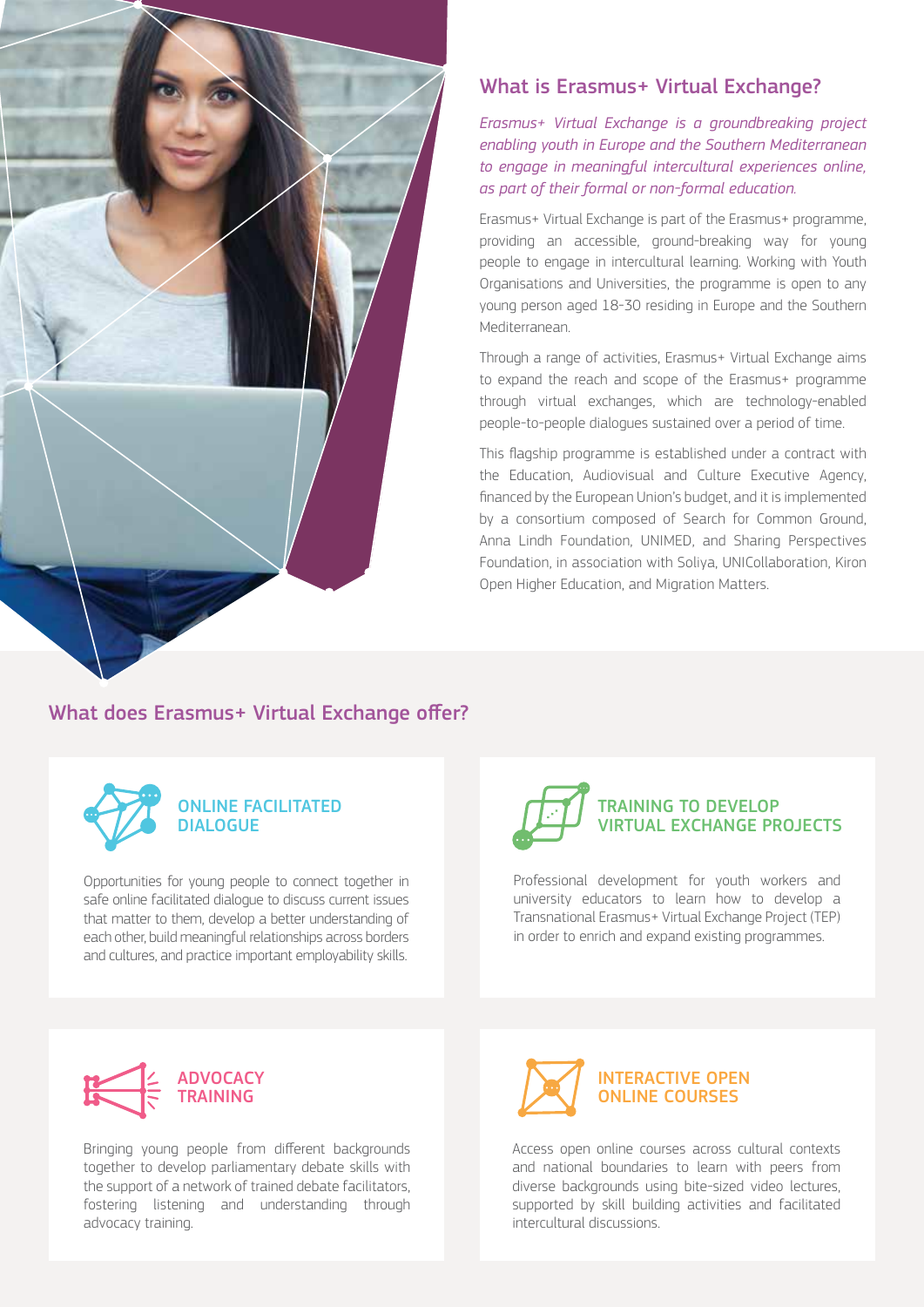# Erasmus+ Virtual Exchange 2018 in numbers Type of participants sought



#### 17,000

 $\circlearrowright$  Indirect beneficiaries across participating regions and communities

### 8,000

 $\circlearrowright$  Youth participants from Europe and the Southern Mediterranean

- Young people (aged 18 to 30 years)
- Youth workers
- Students
- Higher education professors
- University managers/administrators
- Educators
- Motivated individuals from Europe or from the Southern Mediterranean

# Erasmus+ Virtual Exchange geographic coverage

European Neighbourhood Policy.



# Erasmus+ Virtual Exchange 2018 Roadmap